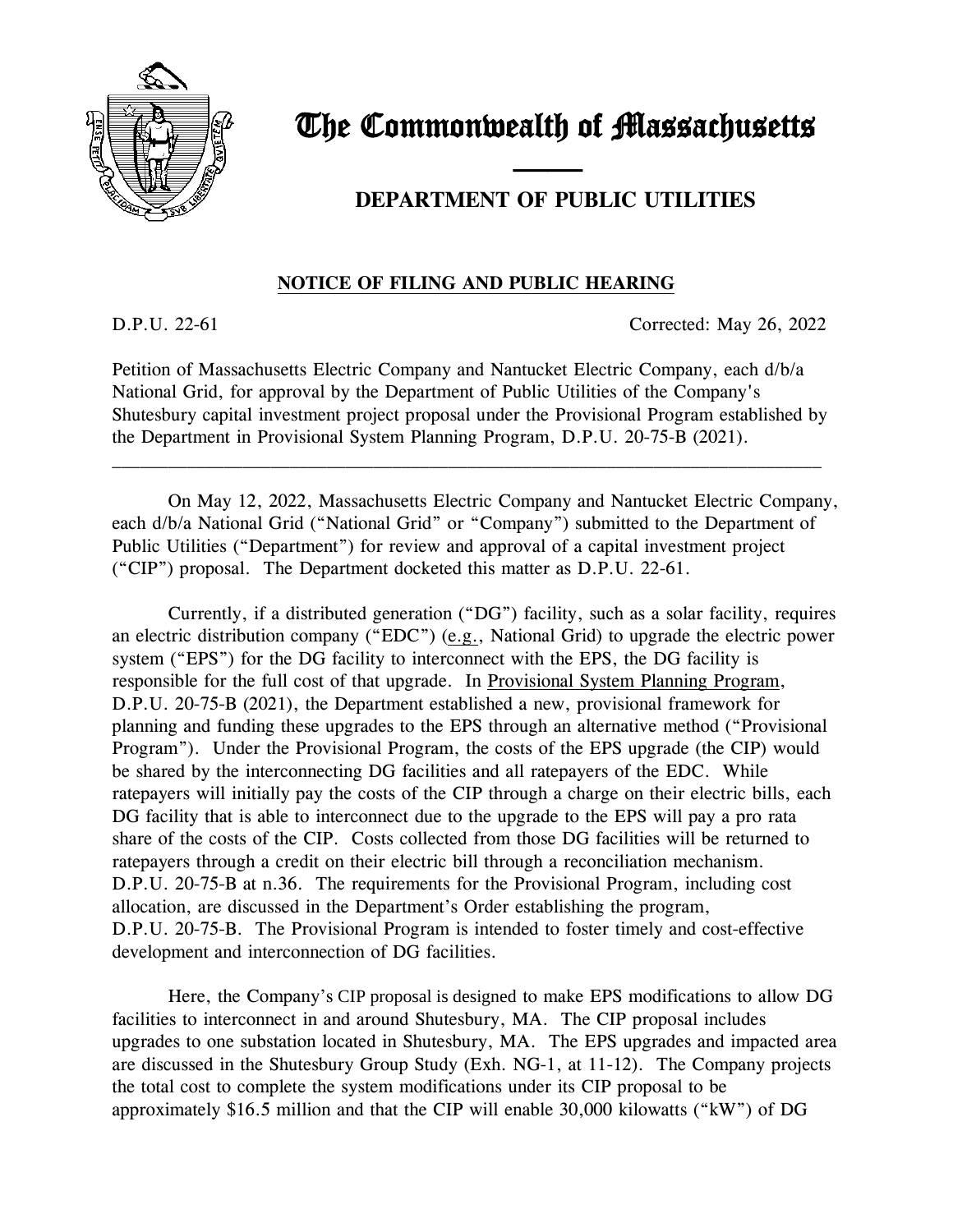## D.P.U. 22-61 Page 2

(Exh. NG-1, at 18-20). Of the total cost, the Company proposes \$12,543,820 be paid by interconnecting DG facilities through a \$481.14/kW CIP fee and for the remainder, \$3,958,183, to be borne by ratepayers (Exh. NG-4). The portion of CIP costs paid by ratepayers will increase rates. A typical residential customer using on average 600 kWh per month would experience a monthly bill increase of \$0.02 (Exh. NG-1, at 50).

Additionally, this filing concerns infrastructure upgrades that if approved would be constructed in or near environmental justice communities. Environmental justice is a priority for the Department, and it will be an integral consideration throughout our investigation. We encourage any interested stakeholder to provide comment on how this filing could affect an environmental justice community if approved.

On May 18, 2022, the Attorney General of the Commonwealth ("Attorney General") filed a notice of intervention pursuant to G.L. c. 12, § 11E(a). The Attorney General has the right to represent and advocate on behalf of ratepayers in proceedings involving changes in EDCs' rates, prices, or tariffs. Pursuant to G.L. c. 12, § 11E(b), the Attorney General filed a notice of retention of experts and consultants to assist in her investigation of the Company's filing. The Attorney General has requested Department approval to spend up to \$150,000. Pursuant to G.L. c. 12, § 11E(b), the costs incurred by the Attorney General relative to her retention of experts and consultants are charged to the Company and may be recovered by the Company in its rates. These costs are collected through a charge known as the Attorney General Consultant Expenses Adjustment Factor (AGCE).

Due to certain ongoing safety measures and precautions relating to in-person events as a result of the COVID-19 pandemic, the Department will conduct a virtual public hearing to receive comments on the Company's filing. During the public hearing, any member of the public will be able to provide comments. The Department will hold a procedural conference following the public hearing. During the procedural conference, the Department, the Company, the Attorney General, and any party granted the right to intervene in the proceeding may discuss procedural matters, including the schedule for the evidentiary phase of the proceeding. The Department will conduct the public hearing and procedural conference using Zoom videoconferencing on **June 23, 2022, beginning at 2:00 p.m.** Attendees can join by entering the link, [https://us06web.zoom.us/j/85219477867,](https://us06web.zoom.us/j/85219477867) from a computer, smartphone, or tablet. No prior software download is required. For audio-only access to the hearings, attendees can dial in at (646) 558-8656 or (646) 558-8656 (not toll free) and then enter the Webinar ID number: 852 1947 7867. If you anticipate providing comments via Zoom during the public hearing, please send an email by **June 17, 2022**, to [andrew.w.strumfels@mass.gov](mailto:andrew.w.strumfels@mass.gov) with your name, email address, and mailing address.

Alternatively, any person who desires to provide written comment on this matter may submit their comments to the Department no later than the close of business (5:00 p.m.) on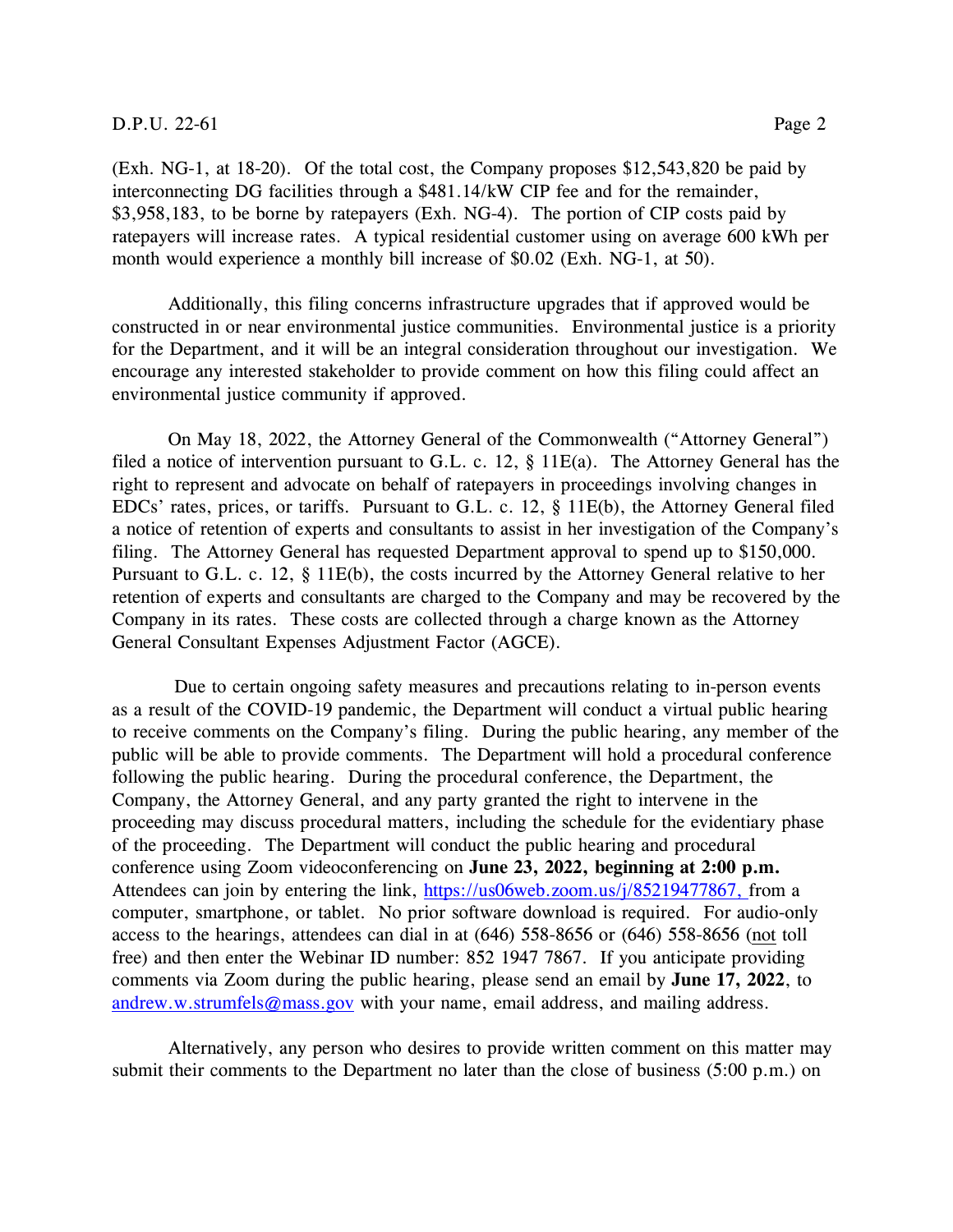**June 23, 2022.** To the extent a person or entity wishes to submit written comments in accordance with this Notice, electronic submission, as detailed below, is sufficient.

At this time, all filings will be submitted only in electronic format in recognition of the difficulty that parties and the Department may have filing and receiving original copies. Ordinarily, all parties would follow Sections B.1 and B.4 of the Department's Standard Ground Rules (D.P.U. 15-184-A, App. 1 (March 4, 2020)). However, until further notice, parties must retain the original paper version, and the Department will later determine when the paper version must be filed with the Department Secretary.

All written comments or other documents must be submitted to the Department in **.pdf format** by email attachment to [dpu.efiling@mass.gov](mailto:dpu.efiling@mass.gov) and [andrew.w.strumfels@mass.gov.](mailto:andrew.w.strumfels@mass.gov) In addition, one copy of all written comments should be emailed to the Company's attorney, Nancy Israel, Esq. at [Nancy.israel@nationalgrid.com.](mailto:Nancy.israel@nationalgrid.com) The text of the email must specify: (1) the docket number of the proceeding (D.P.U. 22-61); (2) the name of the person or company submitting the filing; and (3) a brief descriptive title of the document. The email must also include the name, title, and telephone number of the person to contact in the event of questions about the filing. The electronic file name should identify the document but should not exceed 50 characters in length. Importantly, all large files submitted must be broken down into electronic files that **do not exceed 20MB**.

Any person who desires to participate in the evidentiary phase of this proceeding shall file a petition for leave to intervene no later than close of business (5:00 p.m.) on **June 8, 2022**. A petition for leave to intervene must satisfy the timing and substantive requirements of 220 CMR 1.03. Receipt by the Department, not mailing, constitutes filing and determines whether a petition has been timely filed. A petition filed late may be disallowed as untimely, unless good cause is shown for waiver under 220 CMR 1.01(4). To be allowed, a petition under 220 CMR 1.03(1) must satisfy the standing requirements of G.L. c. 30A, § 10. All responses to petitions to intervene must be filed by the close of business (5:00 p.m.) on the second business day after the petition to intervene was filed. Any person who seeks to intervene in this matter and also desires to comment on the Attorney General' notice of retention of experts and consultants must file the comments no later than the close of business (5:00 p.m.) on **June 8, 2022.** One copy of written comments on the Attorney General's notice of retention of experts and consultants must be emailed to Elizabeth Mahony at [elizabeth.l.mahony@mass.gov.](mailto:elizabeth.l.mahony@mass.gov)

The Company's filing and all subsequent related documents, pleadings, and/or filings submitted to the Department and/or issued by the Department will be available on the Department's website as soon as is practicable at <https://eeaonline.eea.state.ma.us/DPU/Fileroom/dockets/bynumber> (enter "22-61"). To the extent a person or entity wishes to submit comments in accordance with this Notice, electronic submission, as detailed above, is sufficient. To request materials in accessible